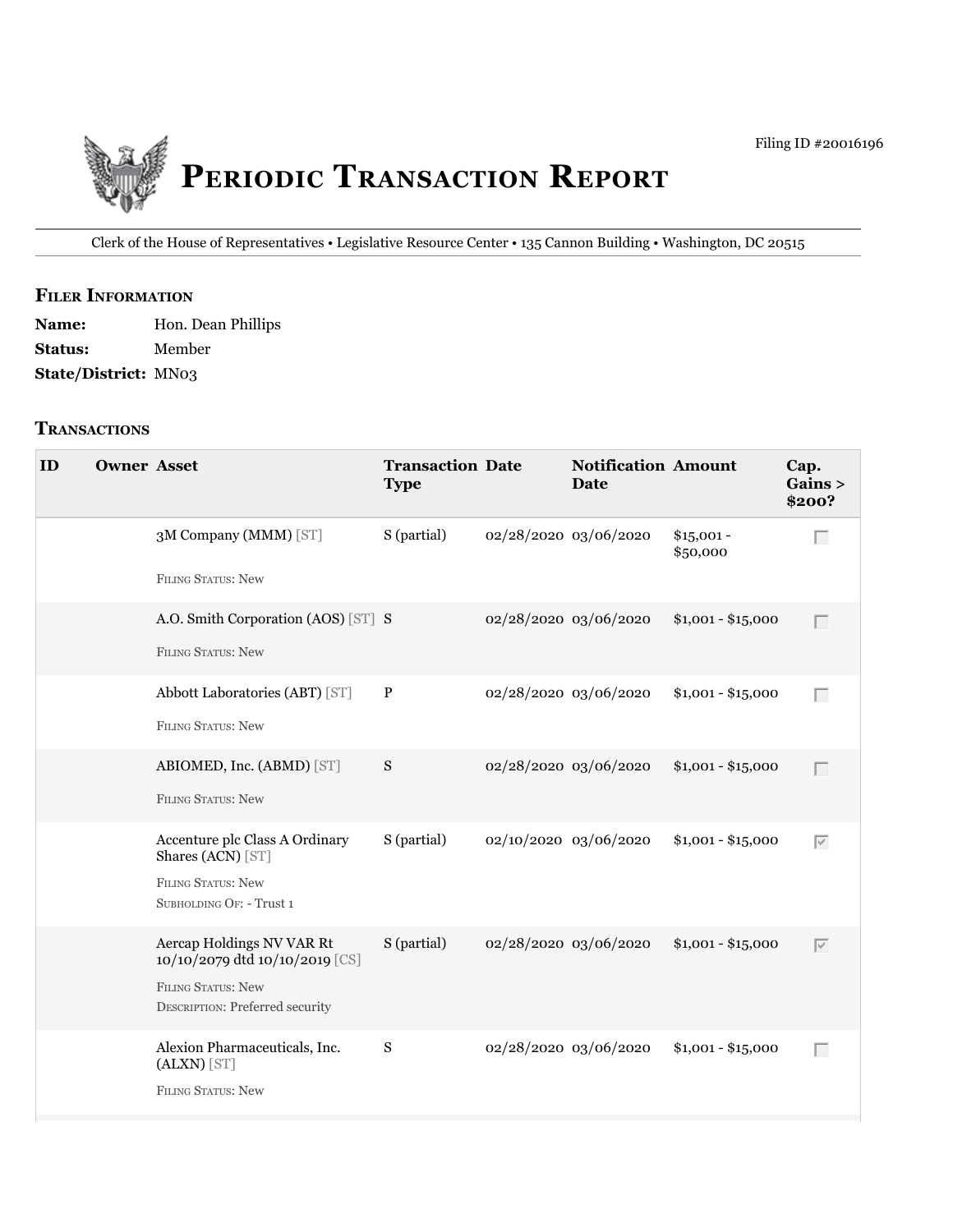| ID | <b>Owner Asset</b> |                                                                     | <b>Transaction Date</b><br><b>Type</b> |                       | <b>Notification Amount</b><br>Date |                         | Cap.<br>Gains ><br>\$200? |
|----|--------------------|---------------------------------------------------------------------|----------------------------------------|-----------------------|------------------------------------|-------------------------|---------------------------|
|    |                    | Alliance Data Systems Corporation P<br>$(ADS)$ $[ST]$               |                                        | 02/28/2020 03/06/2020 |                                    | $$1,001 - $15,000$      | Г                         |
|    |                    | FILING STATUS: New                                                  |                                        |                       |                                    |                         |                           |
|    |                    | AT&T Inc PFD [CS]                                                   | $\, {\bf P}$                           | 02/12/2020 03/06/2020 |                                    | $$15,001 -$<br>\$50,000 | Г                         |
|    |                    | <b>FILING STATUS: New</b><br><b>DESCRIPTION: Preferred security</b> |                                        |                       |                                    |                         |                           |
|    |                    | Baxter International Inc. (BAX)<br>[ST]                             | $\mathbf{P}$                           | 02/28/2020 03/06/2020 |                                    | $$1,001 - $15,000$      | Г                         |
|    |                    | FILING STATUS: New                                                  |                                        |                       |                                    |                         |                           |
|    |                    | Berkshire Hathaway Inc. New<br>$(BRK.B)$ [ST]                       | S (partial)                            | 02/10/2020 03/06/2020 |                                    | $$15,001 -$<br>\$50,000 | $\overline{\vee}$         |
|    |                    | <b>FILING STATUS: New</b><br>SUBHOLDING OF: - Trust 1               |                                        |                       |                                    |                         |                           |
|    |                    | Booking Holdings Inc. (BKNG)<br>[ST]                                | S (partial)                            | 02/10/2020 03/06/2020 |                                    | $$1,001 - $15,000$      | $\overline{\vee}$         |
|    |                    | <b>FILING STATUS: New</b><br>SUBHOLDING OF: - Trust 1               |                                        |                       |                                    |                         |                           |
|    |                    | Booking Holdings Inc. (BKNG)<br>[ST]                                | P                                      | 02/27/2020 03/06/2020 |                                    | $$1,001 - $15,000$      | Г                         |
|    |                    | <b>FILING STATUS: New</b><br>SUBHOLDING OF: - Trust 1               |                                        |                       |                                    |                         |                           |
|    |                    | CenterPoint Energy, Inc (CNP)<br>[ST]                               | $\mathbf{P}$                           | 02/28/2020 03/06/2020 |                                    | $$1,001 - $15,000$      | Г                         |
|    |                    | <b>FILING STATUS: New</b>                                           |                                        |                       |                                    |                         |                           |
|    |                    | Cerner Corporation (CERN) [ST]                                      | S (partial)                            | 02/10/2020 03/06/2020 |                                    | $$1,001 - $15,000$      | $\overline{\vee}$         |
|    |                    | FILING STATUS: New<br>SUBHOLDING OF: - Trust 1                      |                                        |                       |                                    |                         |                           |
|    |                    | Cerner Corporation (CERN) [ST]                                      | S (partial)                            | 02/14/2020 03/06/2020 |                                    | $$1,001 - $15,000$      | $\overline{\vee}$         |
|    |                    | FILING STATUS: New<br>SUBHOLDING OF: - Trust 1                      |                                        |                       |                                    |                         |                           |
|    |                    | Cerner Corporation (CERN) [ST]                                      | S (partial)                            | 02/26/2020 03/06/2020 |                                    | $$1,001 - $15,000$      | $\overline{\vee}$         |
|    |                    | <b>FILING STATUS: New</b><br>SUBHOLDING OF: - Trust 1               |                                        |                       |                                    |                         |                           |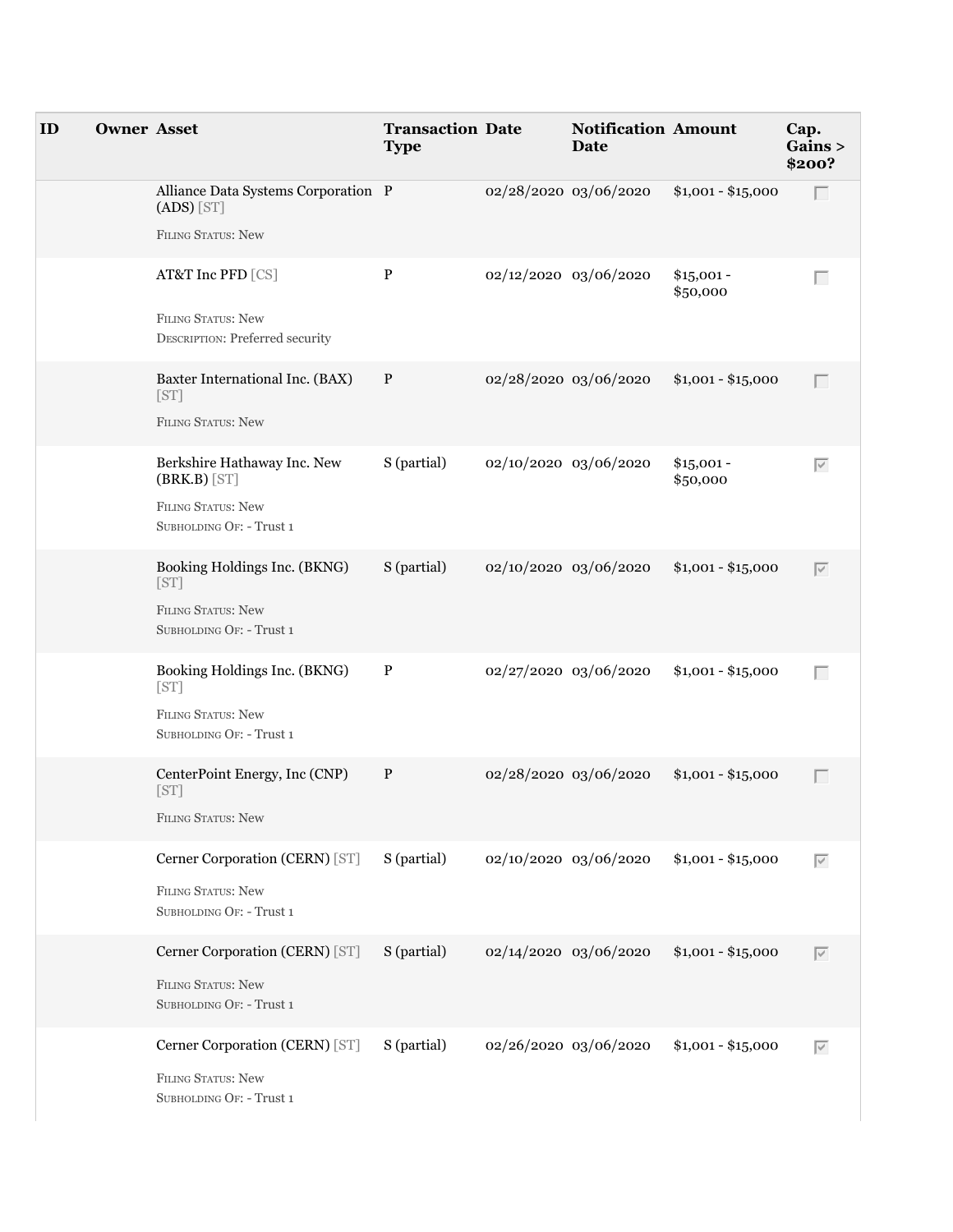| ID | <b>Owner Asset</b> |                                                                                                                                      | <b>Transaction Date</b><br><b>Type</b> | <b>Notification Amount</b><br>Date |                    | Cap.<br>Gains ><br>\$200? |
|----|--------------------|--------------------------------------------------------------------------------------------------------------------------------------|----------------------------------------|------------------------------------|--------------------|---------------------------|
|    |                    | Cerner Corporation (CERN) [ST]<br>FILING STATUS: New<br>SUBHOLDING OF: - Trust 1                                                     | S (partial)                            | 02/27/2020 03/06/2020              | $$1,001 - $15,000$ | $\overline{\vee}$         |
|    |                    | Cerner Corporation (CERN) [ST] S<br><b>FILING STATUS: New</b><br>SUBHOLDING OF: - Trust 1                                            |                                        | 02/28/2020 03/06/2020              | $$1,001 - $15,000$ | Г                         |
|    |                    | Charles Schwab Corporation<br>(SCHW) [ST]<br><b>FILING STATUS: New</b><br>SUBHOLDING OF: - Trust 1                                   | S (partial)                            | 02/10/2020 03/06/2020              | $$1,001 - $15,000$ | $\overline{\vee}$         |
|    |                    | Charles Schwab Corporation<br>(SCHW) [ST]<br><b>FILING STATUS: New</b><br>SUBHOLDING OF: - Trust 1                                   | $\mathbf{P}$                           | 02/24/2020 03/06/2020              | $$1,001 - $15,000$ | Г                         |
|    |                    | Chubb Limited (CB) [ST]<br><b>FILING STATUS: New</b><br>SUBHOLDING OF: - Trust 1                                                     | S (partial)                            | 02/10/2020 03/06/2020              | $$1,001 - $15,000$ | $\overline{\vee}$         |
|    |                    | Comcast Corporation - Class A<br>(CMCSA) [ST]<br><b>FILING STATUS: New</b><br>SUBHOLDING OF: - Trust 1                               | S (partial)                            | 02/10/2020 03/06/2020              | $$1,001 - $15,000$ | Г                         |
|    |                    | Comerica Incorporated (CMA) [ST] P<br>FILING STATUS: New                                                                             |                                        | 02/28/2020 03/06/2020              | $$1,001 - $15,000$ | $\Box$                    |
|    |                    | Corning Incorporated (GLW) [ST]<br><b>FILING STATUS: New</b>                                                                         | S (partial)                            | 02/28/2020 03/06/2020              | $$1,001 - $15,000$ | Г                         |
|    |                    | Discover Finl Svs Var Rt Perp Mat S (partial)<br>dtd 10/31/2017 [CS]<br><b>FILING STATUS: New</b><br>DESCRIPTION: Preferred security |                                        | 02/26/2020 03/06/2020              | $$1,001 - $15,000$ | $\overline{\vee}$         |
|    |                    | Dollar General Corporation (DG)<br>[ST]<br><b>FILING STATUS: New</b><br>SUBHOLDING OF: - Trust 1                                     | S (partial)                            | 02/10/2020 03/06/2020              | $$1,001 - $15,000$ | $\overline{\vee}$         |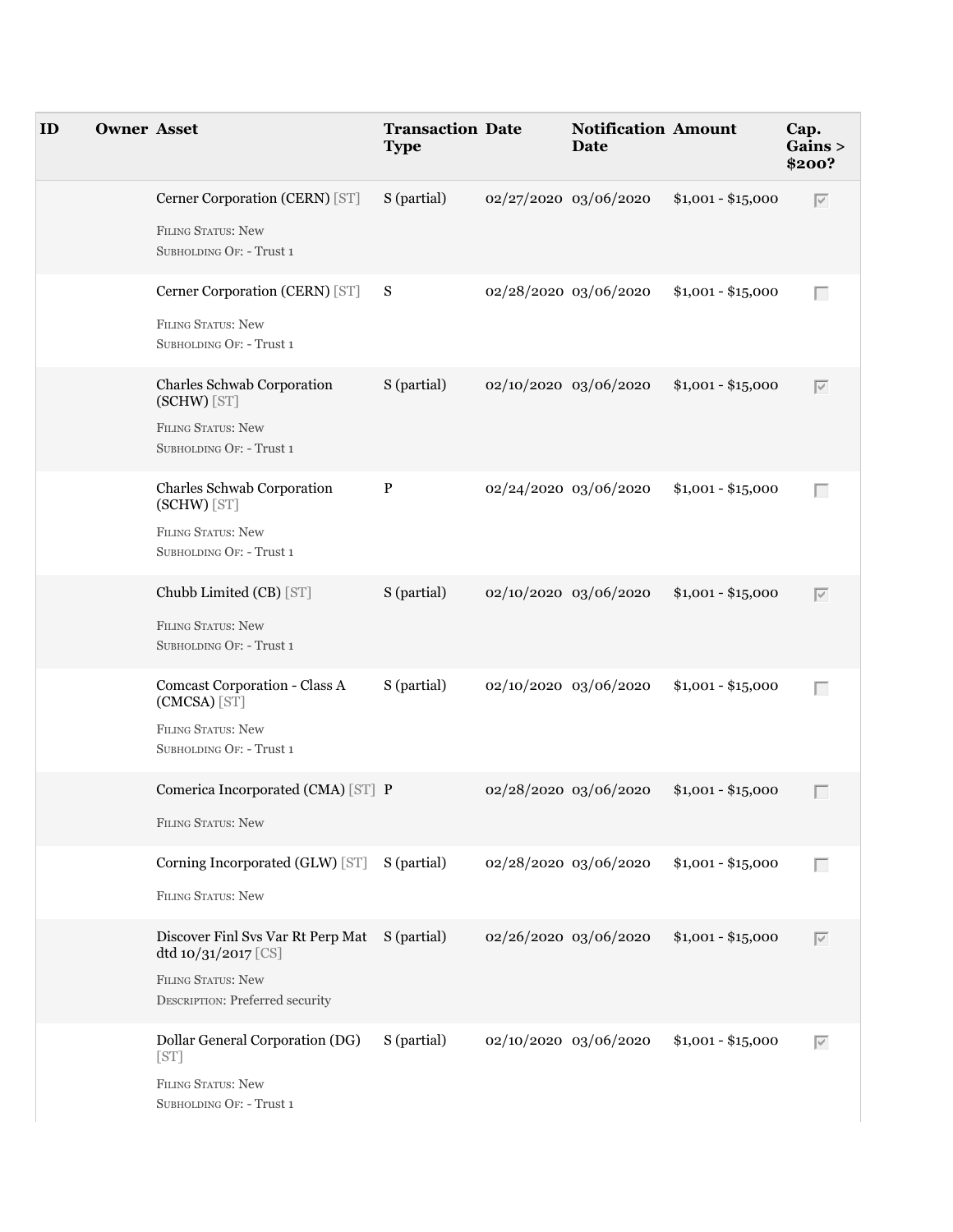| ID | <b>Owner Asset</b> |                                                                                                                                          | <b>Transaction Date</b><br><b>Type</b> |                       | <b>Notification Amount</b><br><b>Date</b> |                         | Cap.<br>Gains ><br>\$200? |
|----|--------------------|------------------------------------------------------------------------------------------------------------------------------------------|----------------------------------------|-----------------------|-------------------------------------------|-------------------------|---------------------------|
|    |                    | Dollar Tree, Inc. (DLTR) [ST]<br>FILING STATUS: New<br>SUBHOLDING OF: - Trust 1                                                          | S (partial)                            |                       | 02/10/2020 03/06/2020                     | $$1,001 - $15,000$      | Г                         |
|    |                    | DTE Energy Company (DTE) [ST] P<br>FILING STATUS: New                                                                                    |                                        | 02/28/2020 03/06/2020 |                                           | $$1,001 - $15,000$      | Г                         |
|    |                    | DuPont de Nemours, Inc. (DD)<br>[ST]<br>FILING STATUS: New                                                                               | S                                      | 02/28/2020 03/06/2020 |                                           | $$1,001 - $15,000$      | Г                         |
|    |                    | DXC Technology Company (DXC) S<br>[ST]<br><b>FILING STATUS: New</b>                                                                      |                                        | 02/28/2020 03/06/2020 |                                           | $$1,001 - $15,000$      | Г                         |
|    |                    | Eaton Corporation, PLC Ordinary<br>Shares (ETN) [ST]<br>FILING STATUS: New<br>SUBHOLDING OF: - Trust 1                                   | S (partial)                            | 02/10/2020 03/06/2020 |                                           | $$1,001 - $15,000$      | $\overline{\vee}$         |
|    |                    | Eversource Energy (ES) [ST]<br><b>FILING STATUS: New</b>                                                                                 | S (partial)                            | 02/28/2020 03/06/2020 |                                           | $$1,001 - $15,000$      | $\overline{\vee}$         |
|    |                    | Expeditors International of<br>Washington, Inc. (EXPD) [ST]<br><b>FILING STATUS: New</b><br>SUBHOLDING OF: - Trust 1                     | S (partial)                            | 02/10/2020 03/06/2020 |                                           | $$1,001 - $15,000$      | $\overline{\vee}$         |
|    |                    | Ford Motor Company (F) [ST]<br><b>FILING STATUS: New</b>                                                                                 | S                                      |                       | 02/28/2020 03/06/2020                     | $$1,001 - $15,000$      | Г                         |
|    |                    | Fox Corporation - Class A (FOXA) S<br>[ST]<br>FILING STATUS: New                                                                         |                                        | 02/28/2020 03/06/2020 |                                           | $$1,001 - $15,000$      | Г                         |
|    |                    | Goldman Sachs Group, Inc Var Rt<br>11/10/2165 dtd 04/23/2015 [CS]<br><b>FILING STATUS: New</b><br><b>DESCRIPTION: Preferred security</b> | S (partial)                            | 02/12/2020 03/06/2020 |                                           | $$15,001 -$<br>\$50,000 | $\overline{\vee}$         |
|    |                    | H&R Block, Inc. (HRB) [ST]                                                                                                               | $\mathbf{P}$                           |                       | 02/28/2020 03/06/2020                     | $$1,001 - $15,000$      | Г                         |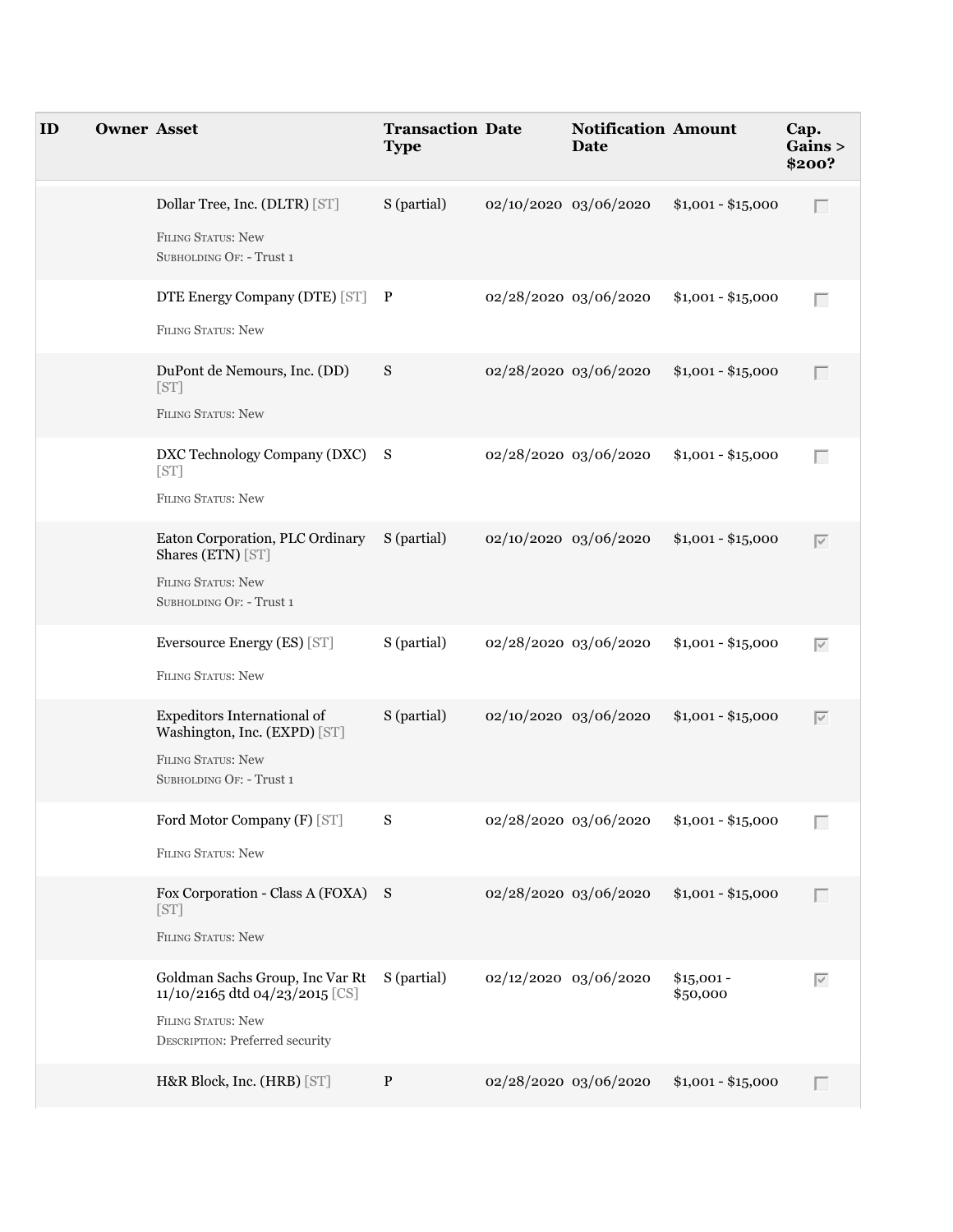| ID | <b>Owner Asset</b> |                                                                                 | <b>Transaction Date</b><br><b>Type</b> | <b>Notification Amount</b><br><b>Date</b> |                    | Cap.<br>G <b>ains</b><br>\$200? |
|----|--------------------|---------------------------------------------------------------------------------|----------------------------------------|-------------------------------------------|--------------------|---------------------------------|
|    |                    | FILING STATUS: New                                                              |                                        |                                           |                    |                                 |
|    |                    | HD Supply Holdings, Inc. (HDS)<br>[ST]                                          | S (partial)                            | 02/10/2020 03/06/2020                     | $$1,001 - $15,000$ | Г                               |
|    |                    | <b>FILING STATUS: New</b><br>SUBHOLDING OF: - Trust 1                           |                                        |                                           |                    |                                 |
|    |                    | Honeywell International Inc.<br>(HON) [ST]                                      | S (partial)                            | 02/10/2020 03/06/2020                     | $$1,001 - $15,000$ | $\overline{\vee}$               |
|    |                    | FILING STATUS: New<br>SUBHOLDING OF: - Trust 1                                  |                                        |                                           |                    |                                 |
|    |                    | Internationa Flavors & Fragrances, S<br>Inc. $(IFF)$ [ST]                       |                                        | 02/28/2020 03/06/2020                     | $$1,001 - $15,000$ | Г                               |
|    |                    | FILING STATUS: New                                                              |                                        |                                           |                    |                                 |
|    |                    | Iron Mountain Incorporated (IRM) P<br>[ST]<br>FILING STATUS: New                |                                        | 02/28/2020 03/06/2020                     | $$1,001 - $15,000$ |                                 |
|    |                    | J.M. Smucker Company (SJM)<br>[ST]<br>FILING STATUS: New                        | P                                      | 02/28/2020 03/06/2020                     | $$1,001 - $15,000$ | Г                               |
|    |                    | JP Morgan Chase & Co. (JPM) [ST] S (partial)                                    |                                        | 02/10/2020 03/06/2020                     | $$1,001 - $15,000$ | $\overline{\vee}$               |
|    |                    | FILING STATUS: New<br>SUBHOLDING OF: - Trust 1                                  |                                        |                                           |                    |                                 |
|    |                    | Kohl's Corporation (KSS) [ST]                                                   | P                                      | 02/28/2020 03/06/2020                     | $$1,001 - $15,000$ | Г                               |
|    |                    | <b>FILING STATUS: New</b>                                                       |                                        |                                           |                    |                                 |
|    |                    | Koninklijke Philips N.V. NY<br>Registry Shares (PHG) [ST]                       | $\mathbf{P}$                           | 02/28/2020 03/06/2020                     | $$1,001 - $15,000$ |                                 |
|    |                    | FILING STATUS: New<br>SUBHOLDING OF: - Trust 1                                  |                                        |                                           |                    |                                 |
|    |                    | Koninklijke Philips N.V. NY<br>Registry Shares (PHG) [ST]                       | $\mathbf{P}$                           | 02/13/2020 03/06/2020                     | $$1,001 - $15,000$ | Г                               |
|    |                    | FILING STATUS: New<br>SUBHOLDING OF: - Trust 1                                  |                                        |                                           |                    |                                 |
|    |                    | Koninklijke Philips N.V. NY<br>Registry Shares (PHG) [ST]<br>FILING STATUS: New | $\mathbf{P}$                           | 02/14/2020 03/06/2020                     | $$1,001 - $15,000$ | П                               |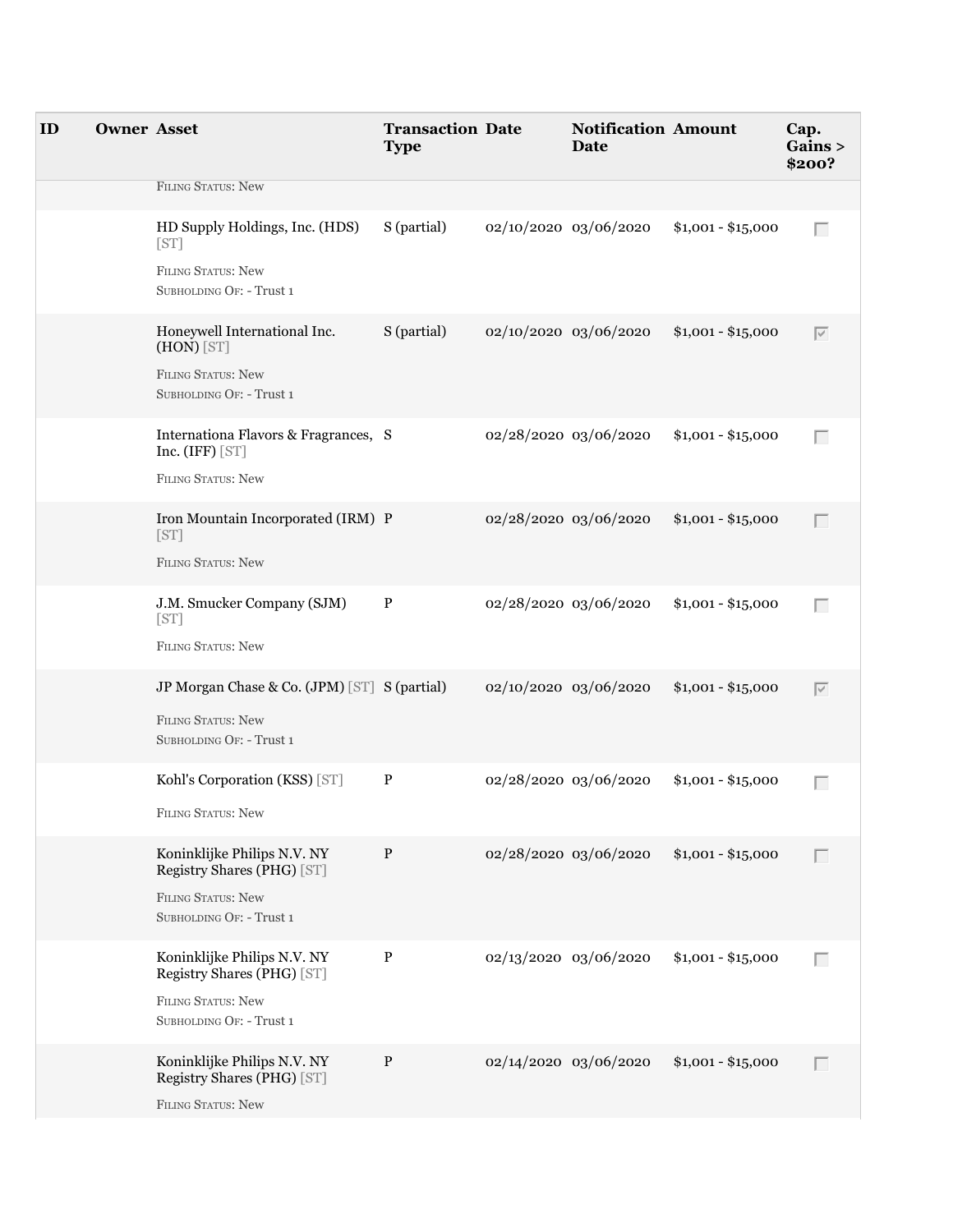| ID | <b>Owner Asset</b> |                                                                                                                                             | <b>Transaction Date</b><br><b>Type</b> | <b>Notification Amount</b><br><b>Date</b> |                         | Cap.<br>Gains ><br>\$200? |
|----|--------------------|---------------------------------------------------------------------------------------------------------------------------------------------|----------------------------------------|-------------------------------------------|-------------------------|---------------------------|
|    |                    | SUBHOLDING OF: - Trust 1                                                                                                                    |                                        |                                           |                         |                           |
|    |                    | Koninklijke Philips N.V. NY<br>Registry Shares (PHG) [ST]                                                                                   | $\, {\bf P}$                           | 02/21/2020 03/06/2020                     | $$1,001 - $15,000$      | Г                         |
|    |                    | FILING STATUS: New<br>SUBHOLDING OF: - Trust 1                                                                                              |                                        |                                           |                         |                           |
|    |                    | Lake Travis TX Indep Sch Dist<br>Perm Sch Gtd Fund Unlimited Tax<br>5% Feb [GS]<br><b>FILING STATUS: New</b>                                | S                                      | 02/18/2020 03/06/2020                     | $$15,001 -$<br>\$50,000 | Г                         |
|    |                    | Loews Corporation (L) [ST]                                                                                                                  | $\mathbf{P}$                           | 02/28/2020 03/06/2020                     | $$1,001 - $15,000$      | Г                         |
|    |                    | FILING STATUS: New                                                                                                                          |                                        |                                           |                         |                           |
|    |                    | Macy's Inc (M) [ST]                                                                                                                         | S                                      | 02/28/2020 03/06/2020                     | $$1,001 - $15,000$      | Г                         |
|    |                    | FILING STATUS: New                                                                                                                          |                                        |                                           |                         |                           |
|    |                    | Masco Corporation (MAS) [ST]                                                                                                                | S (partial)                            | 02/10/2020 03/06/2020                     | $$1,001 - $15,000$      | $\overline{\vee}$         |
|    |                    | <b>FILING STATUS: New</b><br>SUBHOLDING OF: - Trust 1                                                                                       |                                        |                                           |                         |                           |
|    |                    | Nestle SA Sponsored ADR<br>representing Registered Shares<br>Series B (NSRGY) [ST]<br><b>FILING STATUS: New</b><br>SUBHOLDING OF: - Trust 1 | S (partial)                            | 02/10/2020 03/06/2020                     | $$1,001 - $15,000$      | $\overline{\vee}$         |
|    |                    |                                                                                                                                             |                                        |                                           |                         |                           |
|    |                    | Newell Brands Inc. (NWL) [ST]<br><b>FILING STATUS: New</b>                                                                                  | S (partial)                            | 02/28/2020 03/06/2020                     | $$1,001 - $15,000$      | Г                         |
|    |                    | Northern Trust Corporation<br>$(NTRS)$ $[ST]$<br><b>FILING STATUS: New</b>                                                                  | P                                      | 02/28/2020 03/06/2020                     | $$1,001 - $15,000$      | $\Box$                    |
|    |                    | SUBHOLDING OF: - Trust 1                                                                                                                    |                                        |                                           |                         |                           |
|    |                    | Northern Trust Corporation<br>$(NTRS)$ $[ST]$<br>FILING STATUS: New<br>SUBHOLDING OF: - Trust 1                                             | S (partial)                            | 02/10/2020 03/06/2020                     | $$1,001 - $15,000$      | $\overline{\vee}$         |
|    |                    | Nutrien Ltd. Common Shares<br>$(NTR)$ [ST]                                                                                                  | S (partial)                            | 02/10/2020 03/06/2020                     | $$1,001 - $15,000$      | Г                         |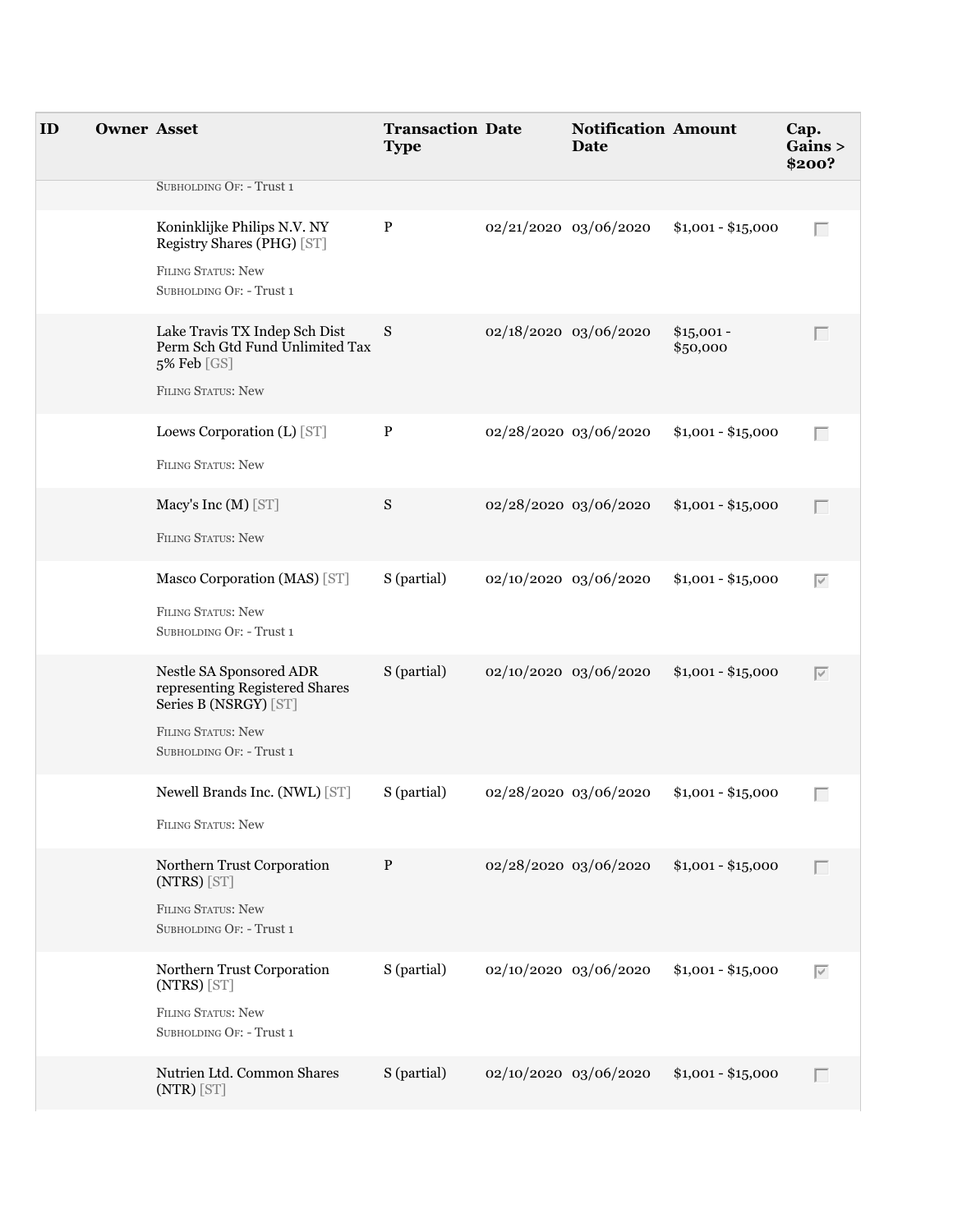| ID | <b>Owner Asset</b> |                                                                    | <b>Transaction Date</b><br><b>Type</b> | <b>Notification Amount</b><br>Date |                    | Cap.<br>Gains ><br>\$200? |
|----|--------------------|--------------------------------------------------------------------|----------------------------------------|------------------------------------|--------------------|---------------------------|
|    |                    | FILING STATUS: New<br>SUBHOLDING OF: - Trust 1                     |                                        |                                    |                    |                           |
|    |                    | Omnicom Group Inc. (OMC) [ST]                                      | S (partial)                            | 02/10/2020 03/06/2020              | $$1,001 - $15,000$ | $\overline{\vee}$         |
|    |                    | FILING STATUS: New<br>SUBHOLDING OF: - Trust 1                     |                                        |                                    |                    |                           |
|    |                    | PACCAR Inc. (PCAR) [ST]                                            | S (partial)                            | 02/10/2020 03/06/2020              | $$1,001 - $15,000$ | $\overline{\vee}$         |
|    |                    | <b>FILING STATUS: New</b><br>SUBHOLDING OF: - Trust 1              |                                        |                                    |                    |                           |
|    |                    | Pepsico, Inc. (PEP) [ST]                                           | S (partial)                            | 02/10/2020 03/06/2020              | $$1,001 - $15,000$ | $\overline{\vee}$         |
|    |                    | FILING STATUS: New<br>SUBHOLDING OF: - Trust 1                     |                                        |                                    |                    |                           |
|    |                    | Philip Morris International Inc<br>$(PM)$ [ST]                     | $\mathbf{P}$                           | 02/28/2020 03/06/2020              | $$1,001 - $15,000$ | $\Box$                    |
|    |                    | <b>FILING STATUS: New</b>                                          |                                        |                                    |                    |                           |
|    |                    | PPG Industries, Inc. (PPG) [ST]                                    | S (partial)                            | 02/10/2020 03/06/2020              | $$1,001 - $15,000$ | $\overline{\vee}$         |
|    |                    | <b>FILING STATUS: New</b><br>SUBHOLDING OF: - Trust 1              |                                        |                                    |                    |                           |
|    |                    | Quest Diagnostics Incorporated<br>$(DGX)$ [ST]                     | S (partial)                            | 02/10/2020 03/06/2020              | $$1,001 - $15,000$ | $\overline{\vee}$         |
|    |                    | FILING STATUS: New<br>SUBHOLDING OF: - Trust 1                     |                                        |                                    |                    |                           |
|    |                    | Schlumberger N.V. (SLB) [ST]                                       | S (partial)                            | 02/10/2020 03/06/2020              | $$1,001 - $15,000$ |                           |
|    |                    | <b>FILING STATUS: New</b><br>SUBHOLDING OF: - Trust 1              |                                        |                                    |                    |                           |
|    |                    | Simon Property Group, Inc. (SPG) S<br>[ST]                         |                                        | 02/28/2020 03/06/2020              | $$1,001 - $15,000$ | П                         |
|    |                    | <b>FILING STATUS: New</b>                                          |                                        |                                    |                    |                           |
|    |                    | Smith & Nephew Plc Ord Ordinary S (partial)<br>Shares (SNNUF) [ST] |                                        | 02/10/2020 03/06/2020              | $$1,001 - $15,000$ | $\overline{\vee}$         |
|    |                    | <b>FILING STATUS: New</b><br>SUBHOLDING OF: - Trust 1              |                                        |                                    |                    |                           |
|    |                    | Southwest Airlines Company<br>(LUV) [ST]                           | S (partial)                            | 02/10/2020 03/06/2020              | $$1,001 - $15,000$ | П                         |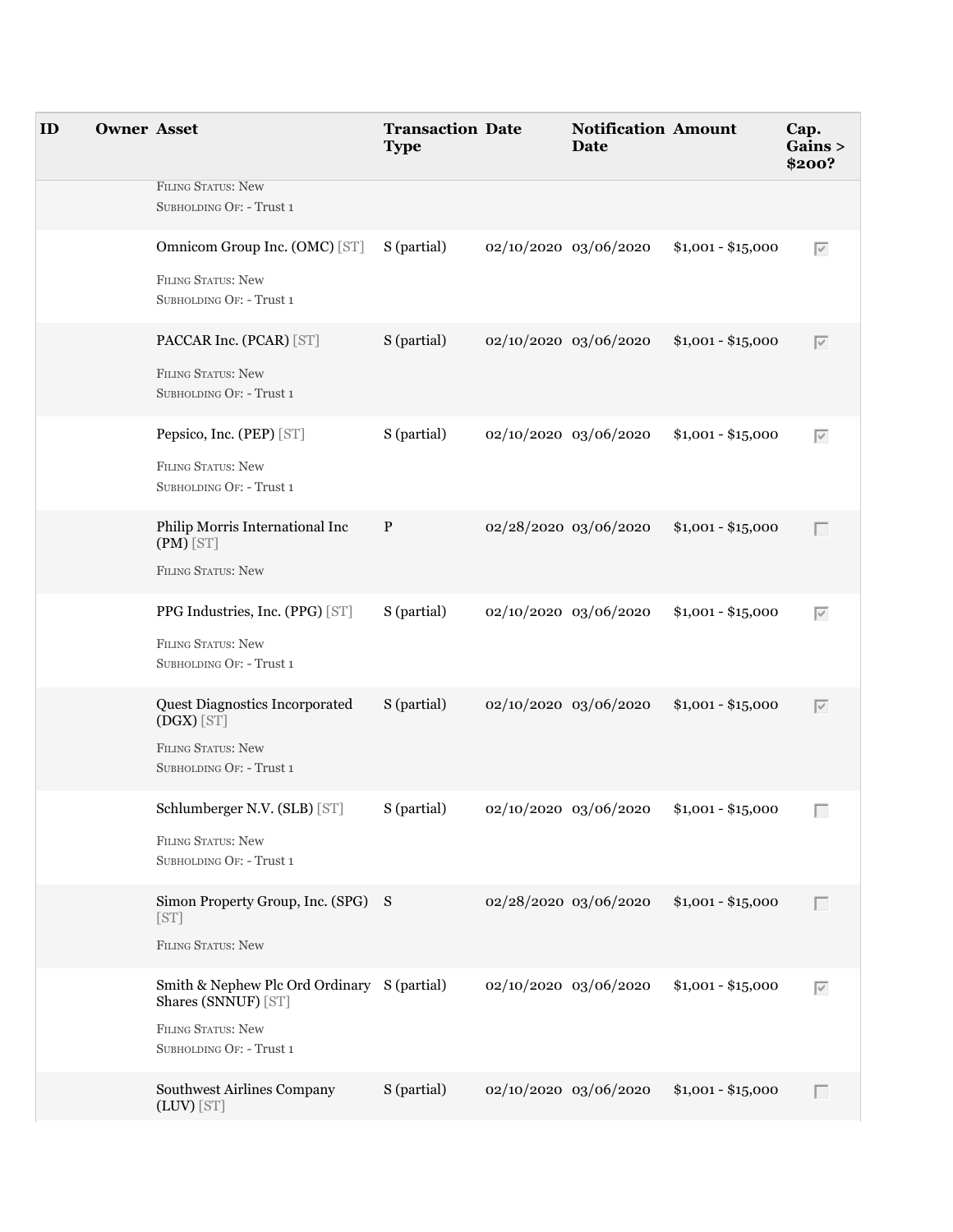| ID | <b>Owner Asset</b> |                                                                                                                                  | <b>Transaction Date</b><br><b>Type</b> |                       | <b>Notification Amount</b><br><b>Date</b> |                         | Cap.<br>Gains ><br>\$200? |
|----|--------------------|----------------------------------------------------------------------------------------------------------------------------------|----------------------------------------|-----------------------|-------------------------------------------|-------------------------|---------------------------|
|    |                    | <b>FILING STATUS: New</b><br>SUBHOLDING OF: - Trust 1                                                                            |                                        |                       |                                           |                         |                           |
|    |                    | Southwest Airlines Company<br>$(LUV)$ [ST]<br><b>FILING STATUS: New</b><br>SUBHOLDING OF: - Trust 1                              | $\mathbf{P}$                           | 02/24/2020 03/06/2020 |                                           | $$1,001 - $15,000$      | Г                         |
|    |                    | TE Connectivity Ltd. New<br>Switzerland Registered Shares<br>(TEL) [ST]<br><b>FILING STATUS: New</b><br>SUBHOLDING OF: - Trust 1 | S (partial)                            |                       | 02/10/2020 03/06/2020                     | $$1,001 - $15,000$      | $\overline{\vee}$         |
|    |                    | The Kraft Heinz Company (KHC) S<br>[ST]<br>FILING STATUS: New                                                                    |                                        | 02/28/2020 03/06/2020 |                                           | $$1,001 - $15,000$      | Г                         |
|    |                    | TJX Companies, Inc. (TJX) [ST]<br><b>FILING STATUS: New</b><br>SUBHOLDING OF: - Trust 1                                          | S (partial)                            |                       | 02/10/2020 03/06/2020                     | $$1,001 - $15,000$      | $\overline{\vee}$         |
|    |                    | Truist Fin Corp Var Rt Perp Mat<br>dtd 12/09/2019 [CS]<br>FILING STATUS: New<br>DESCRIPTION: Preferred security                  | S (partial)                            | 02/19/2020 03/06/2020 |                                           | $$15,001 -$<br>\$50,000 | Г                         |
|    |                    | Truist Fin Corp Var Rt Perp Mat<br>dtd 12/09/2019 [CS]<br><b>FILING STATUS: New</b><br><b>DESCRIPTION: Preferred security</b>    | $\mathbf{P}$                           | 02/19/2020 03/06/2020 |                                           | $$15,001 -$<br>\$50,000 | Г                         |
|    |                    | Unilever PLC (UL) [ST]<br><b>FILING STATUS: New</b><br>SUBHOLDING OF: - Trust 1                                                  | S (partial)                            |                       | 02/10/2020 03/06/2020                     | $$1,001 - $15,000$      | $\overline{\vee}$         |
|    |                    | United Parcel Service, Inc. (UPS)<br>[ST]<br>FILING STATUS: New                                                                  | S (partial)                            |                       | 02/28/2020 03/06/2020                     | $$1,001 - $15,000$      | Г                         |
|    |                    | UnitedHealth Group Incorporated S (partial)<br>Common Stock (UNH) [ST]<br><b>FILING STATUS: New</b><br>SUBHOLDING OF: - Trust 1  |                                        |                       | 02/10/2020 03/06/2020                     | $$1,001 - $15,000$      | $\overline{\vee}$         |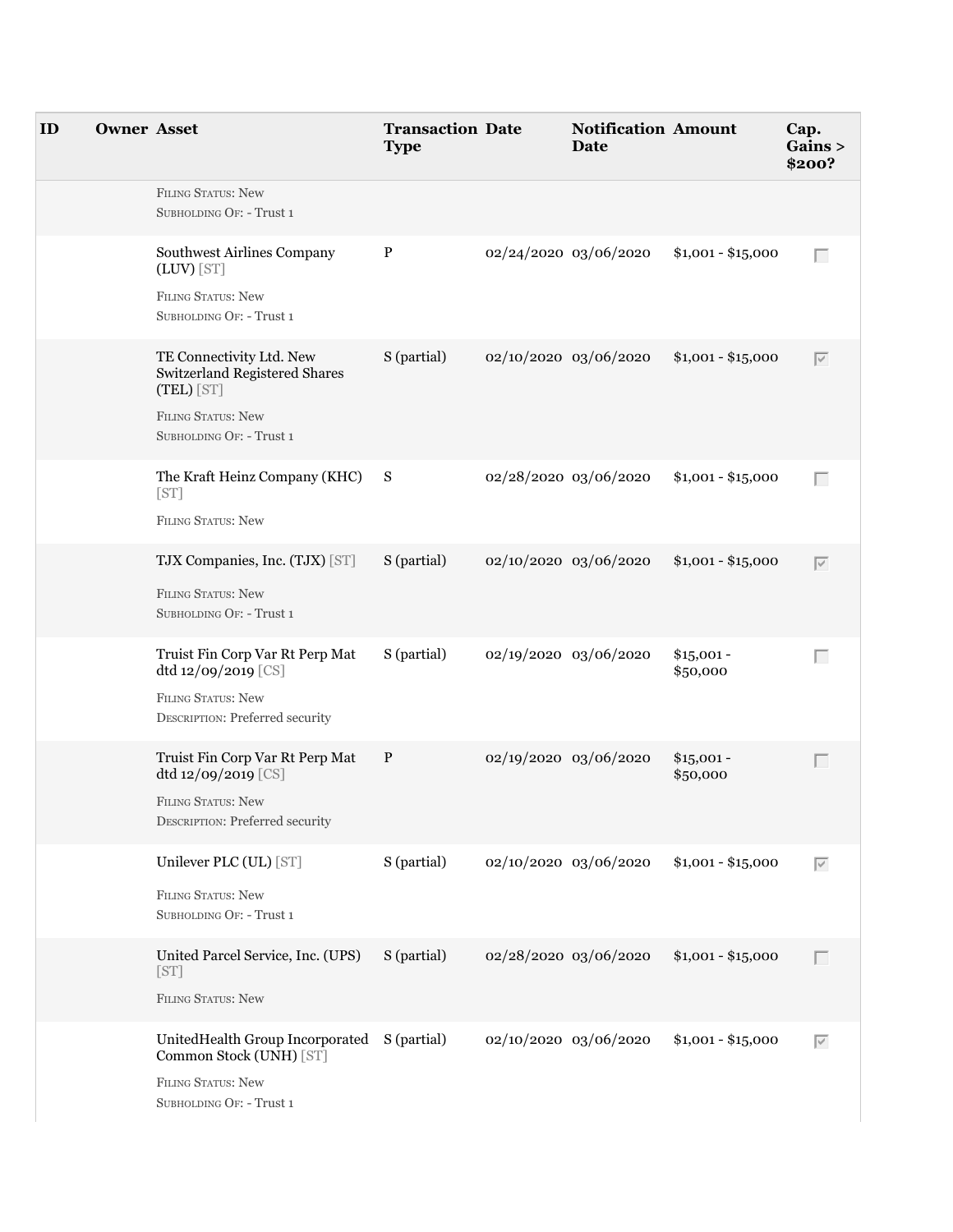| ID | <b>Owner Asset</b> |                                                                                                                            | <b>Transaction Date</b><br><b>Type</b> |                       | <b>Notification Amount</b><br>Date |                    | Cap.<br>Gains ><br>\$200? |
|----|--------------------|----------------------------------------------------------------------------------------------------------------------------|----------------------------------------|-----------------------|------------------------------------|--------------------|---------------------------|
|    |                    | Ventas, Inc. (VTR) [ST]<br>FILING STATUS: New                                                                              | P                                      | 02/28/2020 03/06/2020 |                                    | $$1,001 - $15,000$ | П                         |
|    |                    | Viacom Inc Var Rt 02/28/2057 dtd P<br>02/28/2017 [CS]<br><b>FILING STATUS: New</b><br>DESCRIPTION: Preferred security      |                                        | 02/25/2020 03/06/2020 |                                    | $$1,001 - $15,000$ | Г                         |
|    |                    | Viacom Inc Var Rt 02/28/2057 dtd P<br>02/28/2017 [CS]<br>FILING STATUS: New<br>DESCRIPTION: Preferred security             |                                        | 02/28/2020 03/06/2020 |                                    | $$1,001 - $15,000$ | Г                         |
|    |                    | ViacomCBS Inc. - Class B (VIAC)<br>[ST]<br><b>FILING STATUS: New</b>                                                       | $\mathbf{P}$                           | 02/28/2020 03/06/2020 |                                    | $$1,001 - $15,000$ | Г                         |
|    |                    | Wachovia Cap TR III Var Rt Perp<br>Mat dtd 02/01/2006 [CS]<br><b>FILING STATUS: New</b><br>DESCRIPTION: Preferred security | S (partial)                            | 02/20/2020 03/06/2020 |                                    | $$1,001 - $15,000$ | $\overline{\vee}$         |
|    |                    | Wachovia Cap TR III Var Rt Perp<br>Mat dtd 02/01/2006 [CS]<br><b>FILING STATUS: New</b><br>DESCRIPTION: Preferred security | S (partial)                            | 02/21/2020 03/06/2020 |                                    | $$1,001 - $15,000$ | $\overline{\vee}$         |
|    |                    | Walgreens Boots Alliance, Inc.<br>(WBA) [ST]<br>FILING STATUS: New                                                         | S                                      | 02/28/2020 03/06/2020 |                                    | $$1,001 - $15,000$ | Г                         |
|    |                    | Wells Fargo & Company (WFC)<br>[ST]<br>FILING STATUS: New                                                                  | S (partial)                            | 02/28/2020 03/06/2020 |                                    | $$1,001 - $15,000$ | Г                         |
|    |                    | Wells Fargo & Company (WFC)<br>[ST]<br>FILING STATUS: New                                                                  | $\mathbf{P}$                           | 02/21/2020 03/06/2020 |                                    | $$1,001 - $15,000$ | Г                         |
|    |                    | Wells Fargo & Company (WFC)<br>[ST]<br>FILING STATUS: New                                                                  | $\, {\bf P}$                           | 02/20/2020 03/06/2020 |                                    | $$1,001 - $15,000$ | Г                         |
|    |                    | Wells Fargo & Company (WFC)                                                                                                | $\mathbf{P}$                           | 02/21/2020 03/06/2020 |                                    | $$1,001 - $15,000$ |                           |